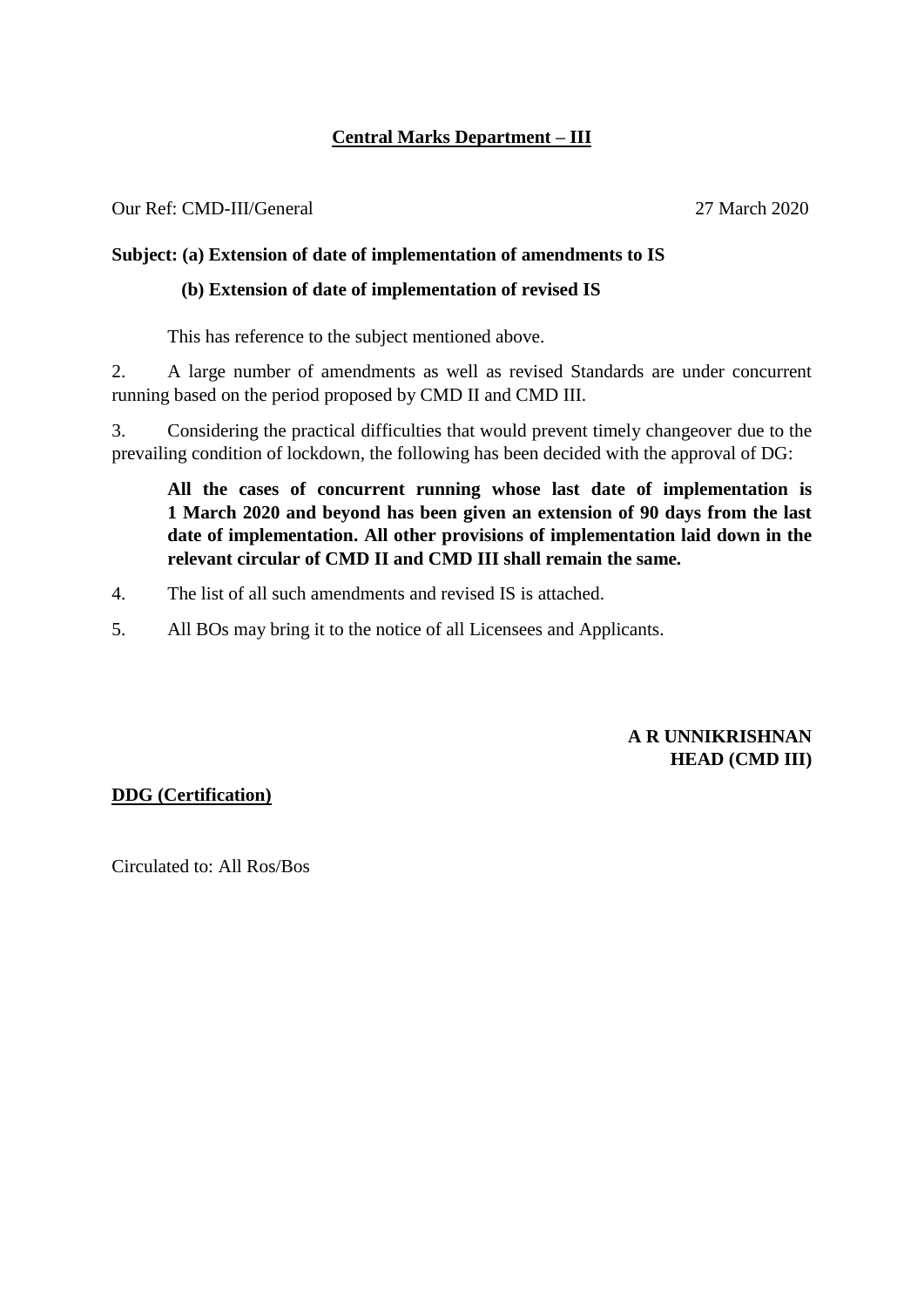| IS No                        | <b>Name of the Product</b>                                                   | <b>Concurrent</b> | <b>Extension</b> |
|------------------------------|------------------------------------------------------------------------------|-------------------|------------------|
|                              |                                                                              | running up to     | up to            |
| IS 1741:1960                 | <b>Latex Foam Rubber Products</b>                                            | 10 Mar 2020       | 08 June 2020     |
| IS 1741:2019                 |                                                                              |                   |                  |
| IS 4151: 2015                | Protective helmets for two-wheeler riders                                    | 31 Mar 2020       | 29 June 2020     |
| IS 4151: 2019                |                                                                              |                   |                  |
| IS 5382:1985<br>IS 5382:2018 | Rubber Seals-Joint Rings for Water Supply,                                   | 31 Mar 2020       | 29 June 2020     |
| IS 8472: 1998                | Drainage and Sewerage Pipelines<br>Centrifugal Regenerative Pumps for Clear, | 08 Apr 2020       | 07 Jul 2020      |
| IS 8472: 2019                | Cold Water                                                                   |                   |                  |
| IS 10842:1984                | Destructive Tests on Welds in Metallic                                       |                   |                  |
| IS 10842 (Pt 1): 2019        | Materials - Cold Cracking Tests for                                          | 10 May 2020       | 08 Aug 2020      |
|                              | Weldments - Arc Welding Processes                                            |                   |                  |
| IS 245:1988                  | Trichloroethylene, Technical                                                 | 16 May 2020       | 14 Aug 2020      |
| IS 245:2020                  |                                                                              |                   |                  |
| IS 15462:2004                | Polymer Modified Bitumen (PMB)                                               | 31 May 2020       | 29 Aug 2020      |
| IS 15462:2019                |                                                                              |                   |                  |
| IS 8481:2005<br>IS 8481:2020 | Oxidation Hair Dyes (Liquid/Gel/Cream)                                       | 12 June 2020      | 10 Sept 2020     |
| IS 11037: 1984               | <b>Electronic Type Fan Regulators</b>                                        | 18 June 2020      | 16 Sept 2020     |
| IS 11037: 2019               |                                                                              |                   |                  |
| IS 3976:2003                 |                                                                              |                   |                  |
| IS 3976:2018                 | Safety Rubber Canvas Boots for Miners                                        | 30 June 2020      | 28 Sept 2020     |
| IS/IEC 60079 (Pt 1): 2007    | Explosive Atmospheres- Part 1 - Equipment                                    | 25 July 2020      | 23 Oct 2020      |
| IS/IEC 60079 (Pt 1): 2014    | Protection by Flameproof Enclosures "d"                                      |                   |                  |
| IS 1293: 2005                | Plugs and socket outlets for household and                                   | 25 July 2020      | 23 Oct 2020      |
| IS 1293: 2019                | similar purposes of rated voltage up to and                                  |                   |                  |
|                              | including 250 V & rated current up to and                                    |                   |                  |
|                              | including 16 A                                                               |                   |                  |
| IS 5405:1980                 | <b>Sanitary Napkins</b>                                                      | 27 July 2020      | 25 Oct 2020      |
| IS 5405:2019                 |                                                                              |                   |                  |
| IS 12227: 2002               | Sterile single use syringes with or without                                  | 10 Aug 2020       | 08 Nov 2020      |
| IS 12227: 2020               | needle, for insulin                                                          |                   |                  |
| IS 798:1986<br>IS 798:2020   | Orthophosphoric Acid                                                         | 16 Aug 2020       | 14 Nov 2020      |
| IS 2553 (Pt 2): 1992         | Safety Glass for transport vehicles                                          | 31 Aug 2020       | 29 Nov 2020      |
| IS 2553 (Pt 2): 2019         |                                                                              |                   |                  |
| IS 12640 (Pt 1):2008/        | Residual Current operated Circuit Breakers                                   | 31 Dec 2020       | 30 Mar 2021      |
| IEC 61008-1:1996             | without integral overcurrent protection for                                  |                   |                  |
| IS 12640 (Pt 1):2016/        | household & similar uses (RCCBs)                                             |                   |                  |
| IEC 61008-1:2012             |                                                                              |                   |                  |
| IS 12640 (Pt 2):2008/        | Residual Current operated Circuit Breakers                                   | 31 Dec 2020       | 30 Mar 2021      |
| IEC 61009-1:1996             | with integral overcurrent protection for                                     |                   |                  |
| IS 12640 (Pt 2):2016/        | household & similar uses (RCBOs)                                             |                   |                  |
| IEC 61009-1:2012             |                                                                              |                   |                  |
| IS 13703 (Pt 2/ Sec 1): 1993 | Low-voltage<br>fuses<br>voltages<br>for<br>not                               | 12 Feb 2021       | 12 May 2021      |
| IS/IEC 60269 (Pt 2): 2016    | exceeding 1000 v ac or1500 v dc                                              |                   |                  |